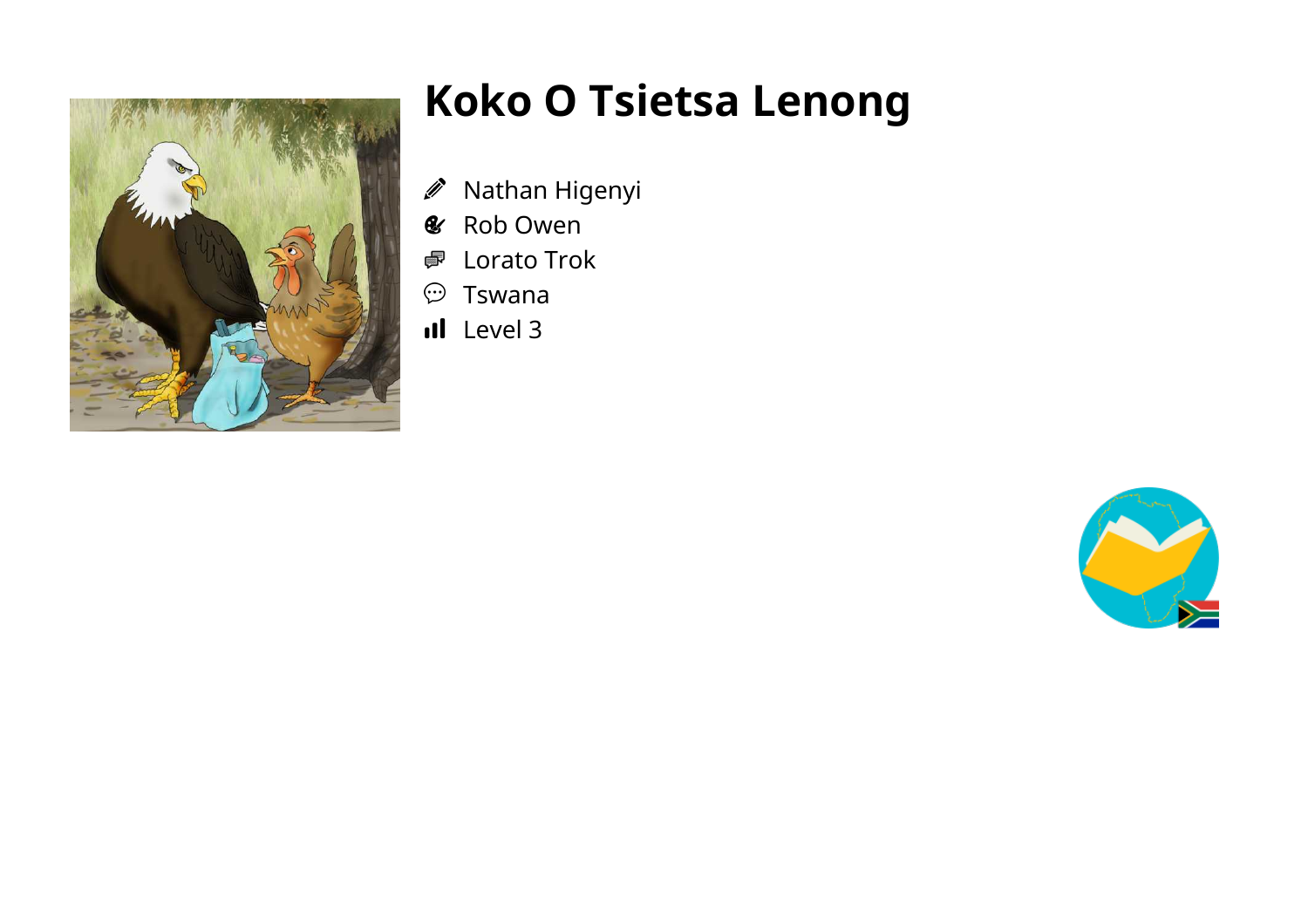

Bogologotala Koko le Lenong e ne ele ditsala. Ka letsatsi le lengwe Lenong o ne a fitlhela Koko a ikhutsitse mo tlase ga setlhare a tswa mabenkeleng. Koko o ne a eme ka leoto le le lengwe.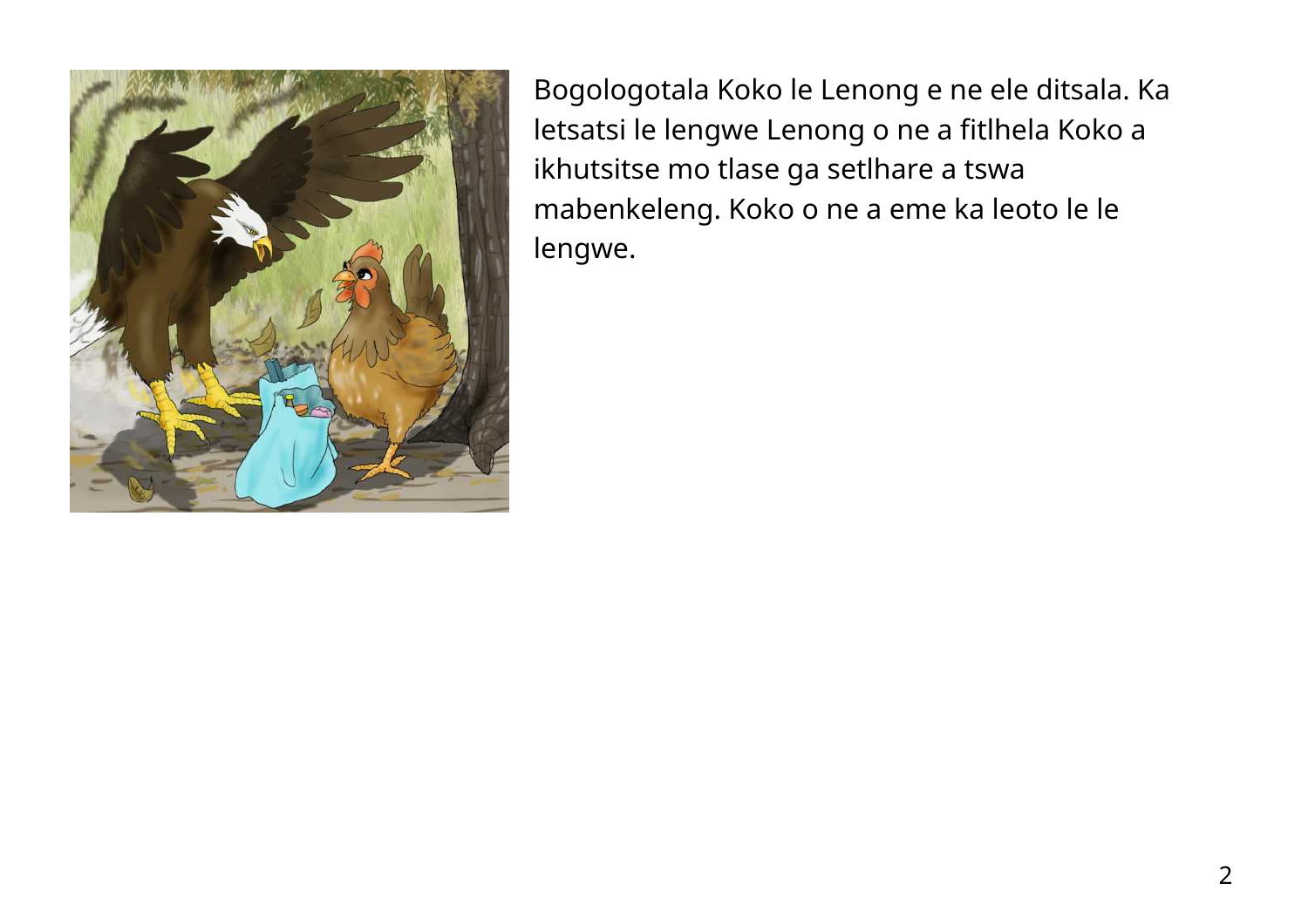

"Leoto la gago le lengwe le kae?" Lenong a botsa Koko.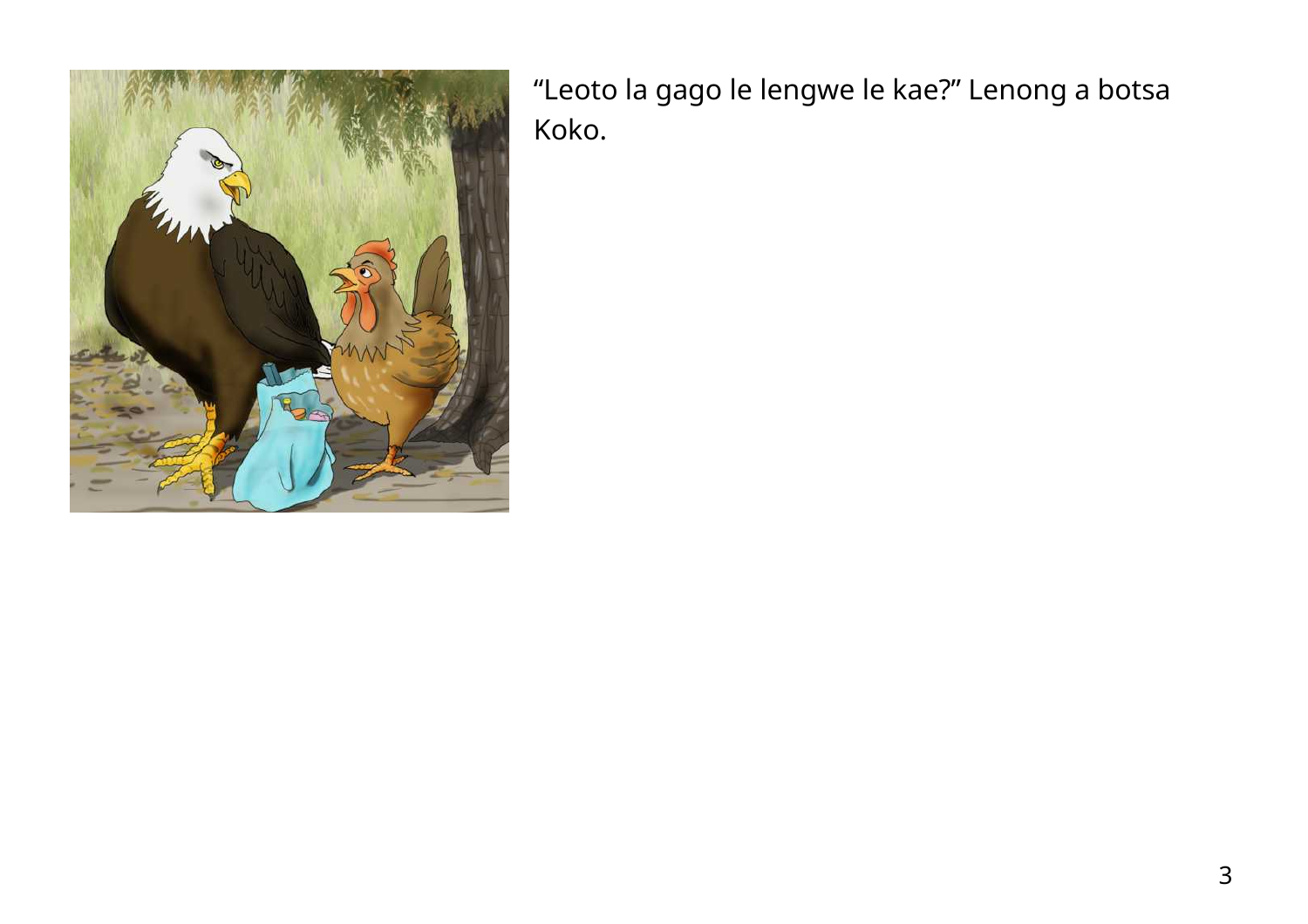

"Ralebenkele o kgaotse leoto la me mme a mpha dikgetsi tse di tletseng dijo tse mo boemong," Koko a bolelela Lenong.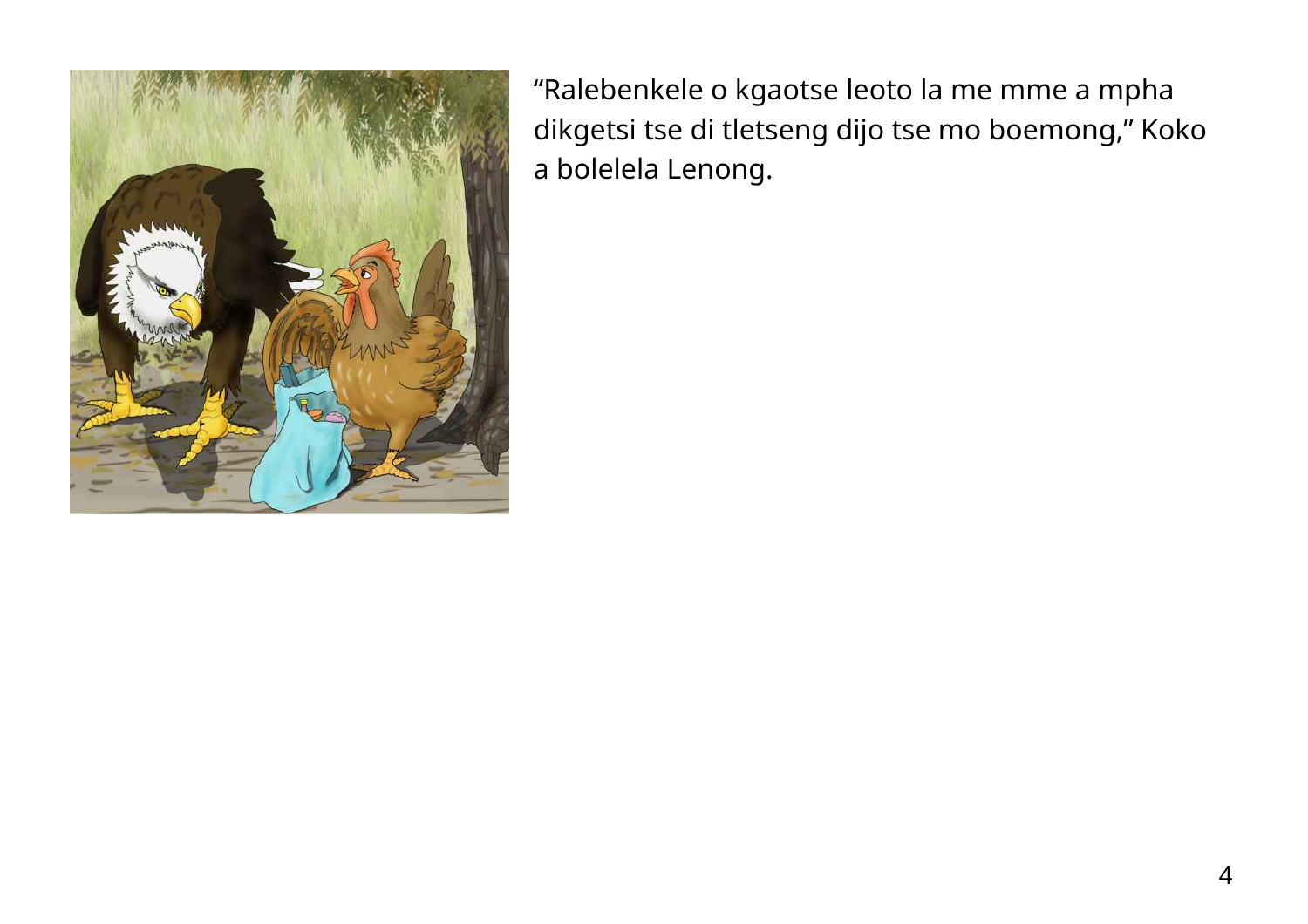

Lenong a botsa Koko gore a le ene a ka dira jalo. Le ene o ne a batla kgetsi ya dijo. Koko a dumela.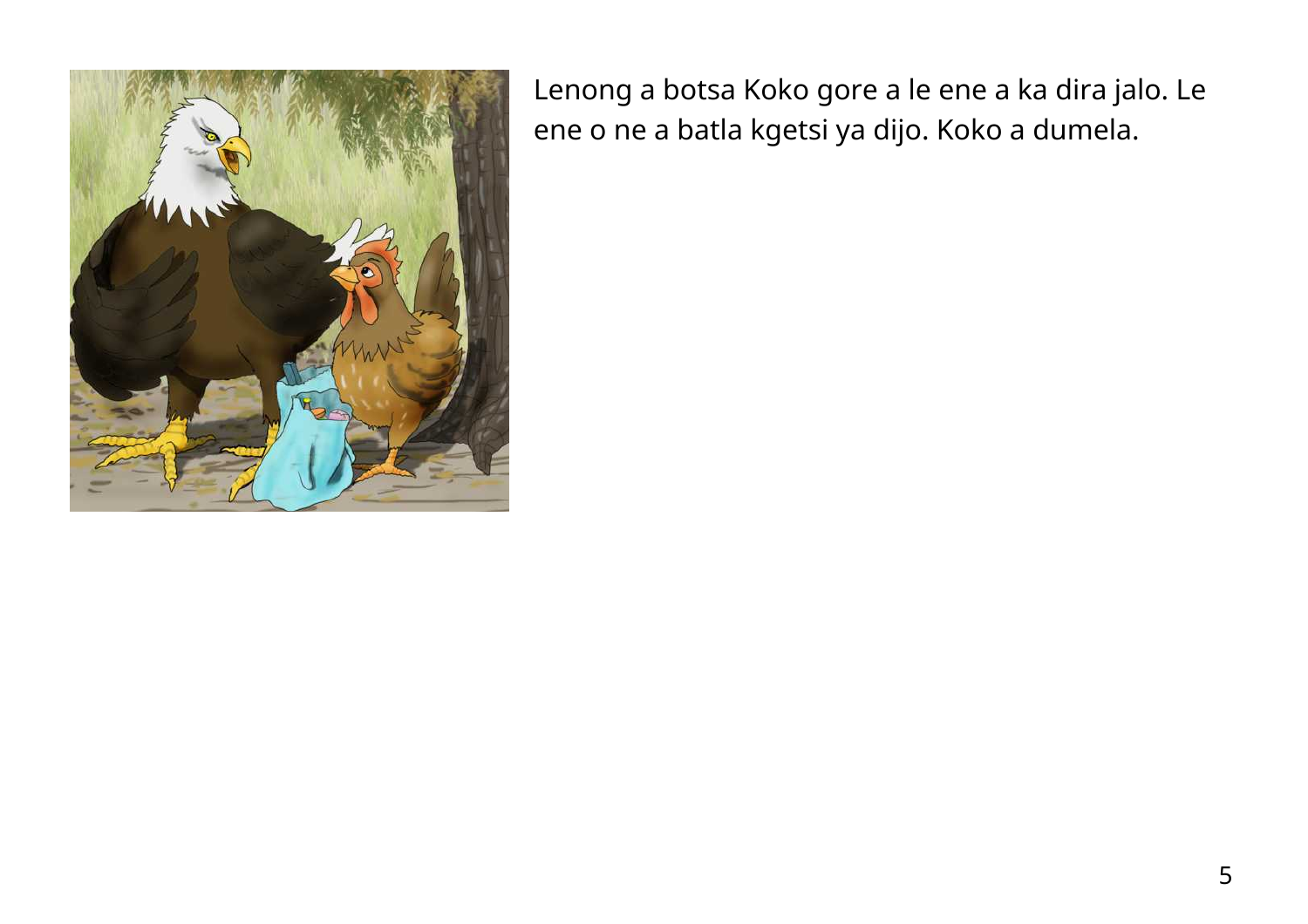

Lenong o ne a ya go ralebenkele, mme a kopa gore a mo kgaole leoto a mo fe dikgetsi tsa dijo mo boemong. Ralebenkele o ne a dumela.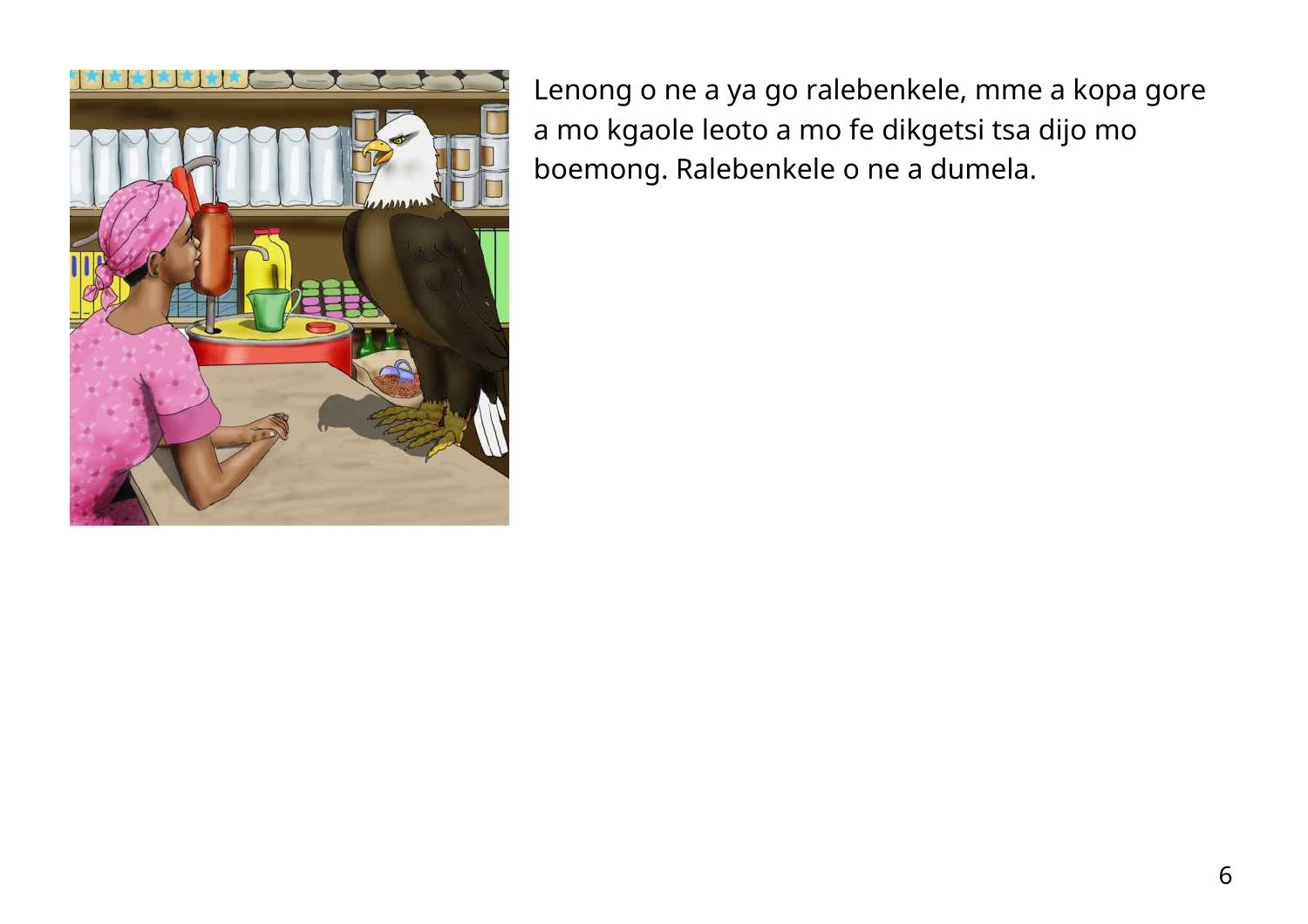

Lenong o ne a tlola-tlola ka leoto le le lengwe go ya gae. Mme fela o ne a itumeletse dilo tse ralebenkele a mo fileng tsone.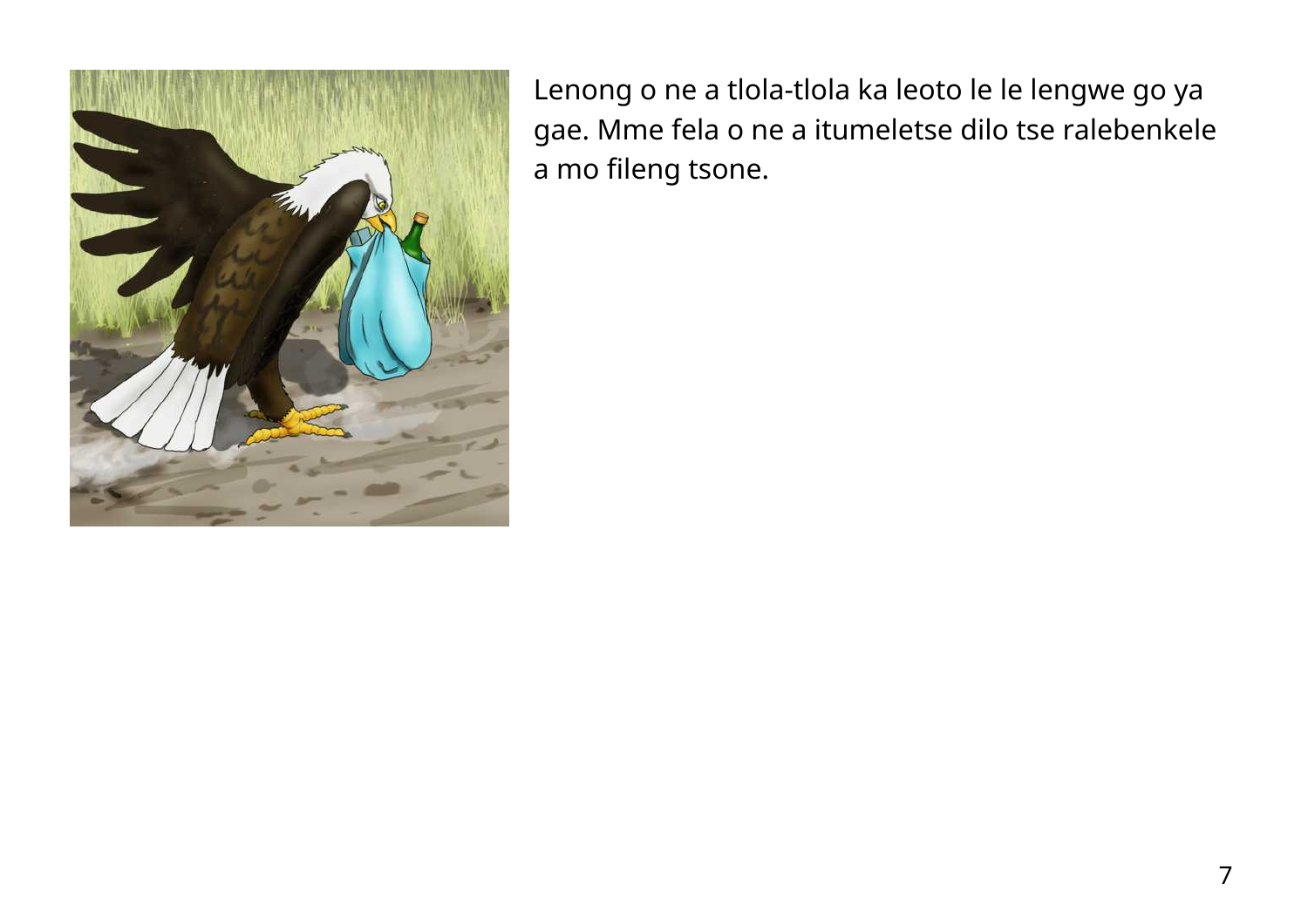

Fa Lenong a fitlha kwa gae, o ne a fitlhela Koko a nale maoto a mabedi.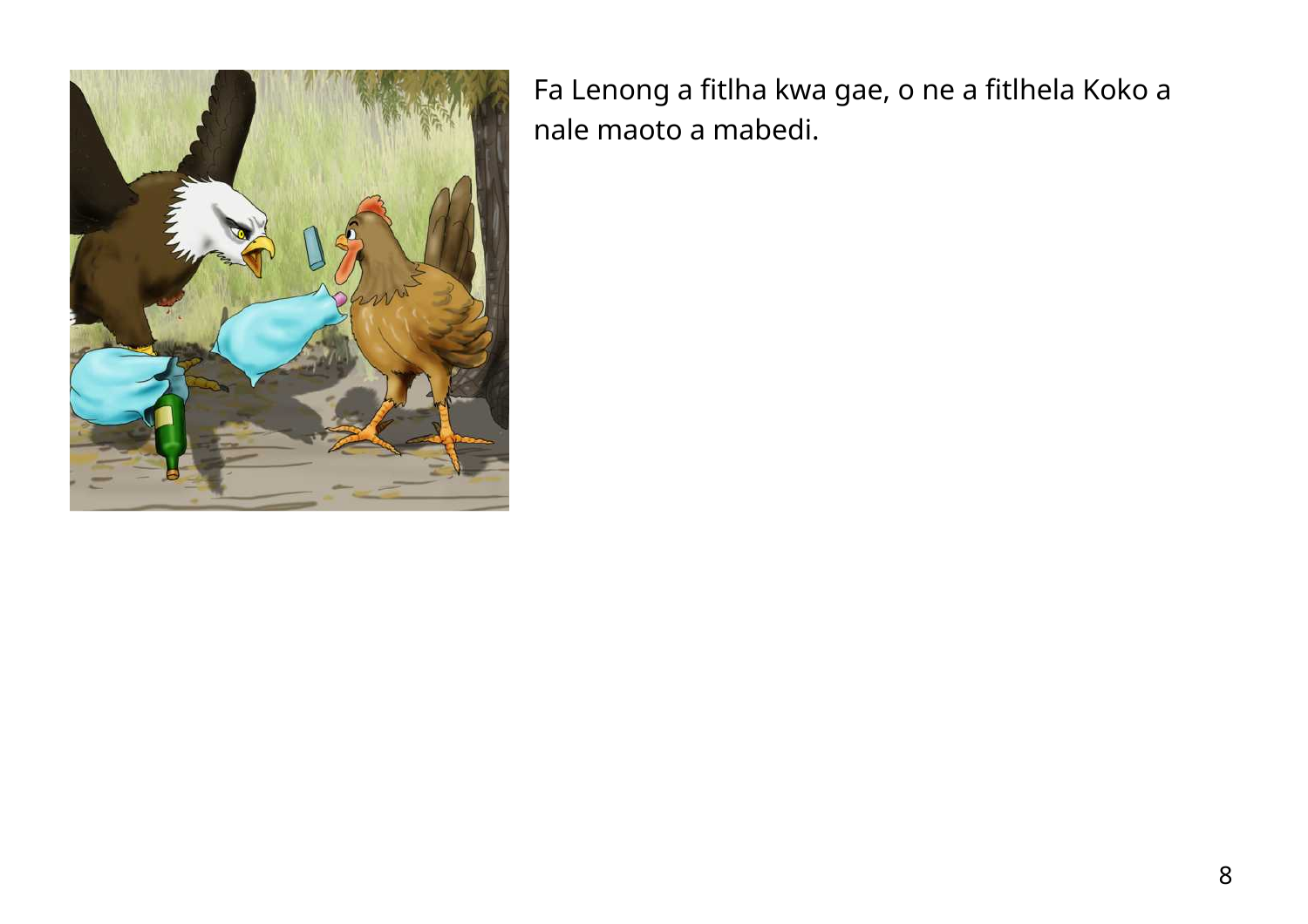

Lenong o ne a tenegile mme a lelekisa Koko. Mme fela a se mo tshware. Ka jalo, Lenong o dula a batlana le bana ba dikoko. Fa a tshwara mongwe wa bone, o a ba ja.